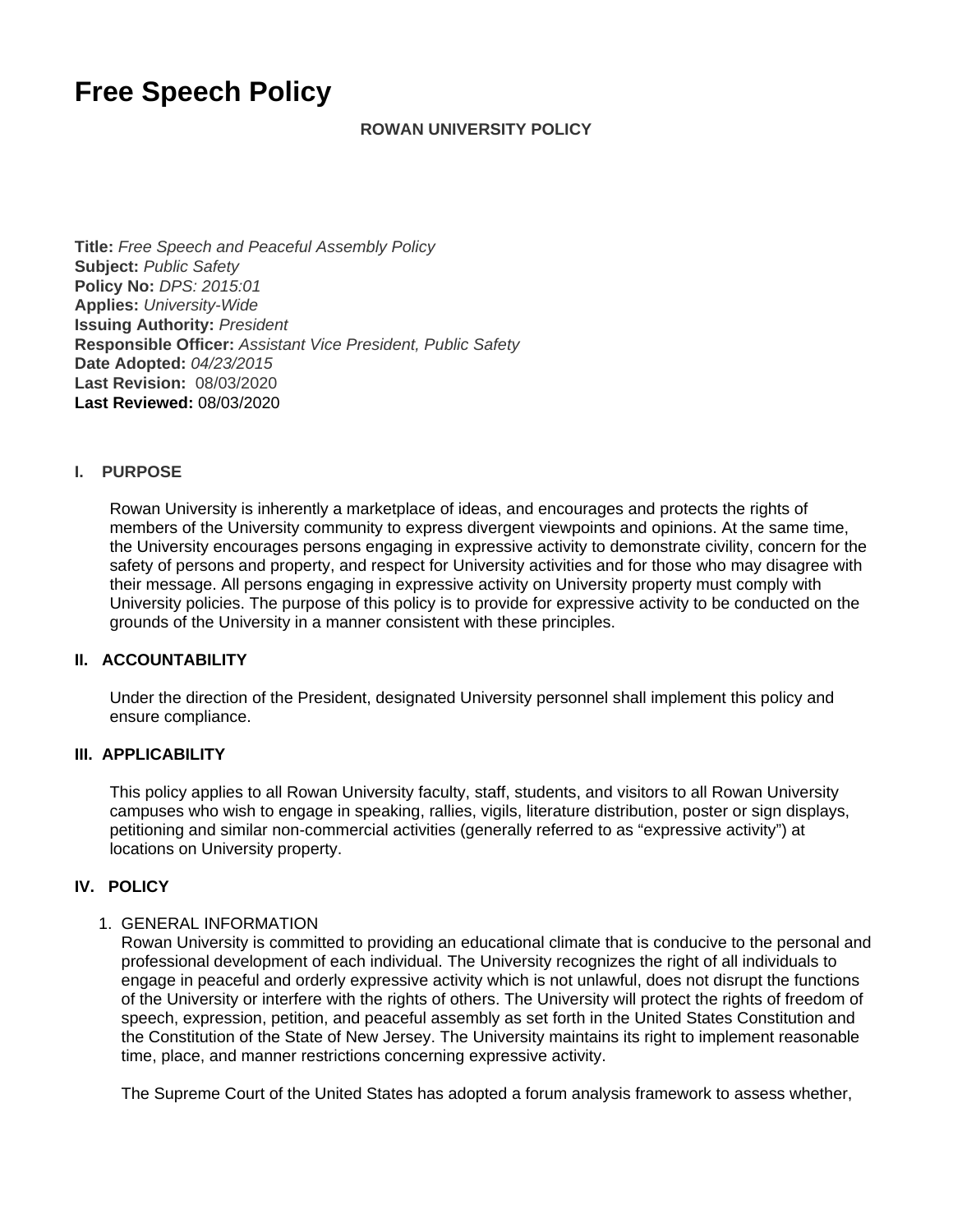and to what extent, a government entity such as Rowan University must permit expressive activity on its property. The Court has established three categories of forums (this forum analysis is highly fact dependent and the examples which follow are intended to serve as illustrative and not definitive):

- a. Quintessential or traditional public forums Quintessential or traditional public forums, including public streets, sidewalks, parks, and common outdoor facilities and areas on campus that are generally available for expressive activity, planned or spontaneous, for an individual or small groups (generally where a crowd of twenty-five (25) or less will be present), at any time;
- b. Designated public forums Designated public forums are created by the University when it deliberately opens property to the public. These forums may be so designated for only limited uses or for only limited class of speakers;
- c. Nonpublic forums Nonpublic forums are areas that are not traditional public forums or designated public forums. These forums will be restricted to use for their intended purpose. Examples include, but are not limited to, classrooms, residence hall rooms, faculty and staff offices, academic buildings, administration buildings, the Student Center, medical treatment facilities, libraries, research and computer laboratories and facilities, and locations where University events, ceremonies, commencement activities and other similar events and activities are held.

## 2. RESERVATION OF LOCATION

In an effort to ensure safety and to promote an environment conducive to study, advance reservation is required for expressive activity that is expected to have more than twenty-five (25) participants; and strongly encouraged for expressive activity expected to have twenty-five (25) or fewer participants.

Any individual or group, either required by this section to make an advance reservation, or desiring to make an advance reservation, may reserve an outdoor location for the use of the group/organization by completing the **[Reservation Request Form](https://confluence.rowan.edu/download/attachments/59670964/FINAL%20-%20Free%20Speech%20and%20Peaceful%20Assembly%20Policy%20%28in%20Word%20-%20draft%20as%20of%207.24.20%29%20%28location%20reservation%20form%29.docx?version=1&modificationDate=1596479218000&api=v2)** and submitting it to the Office of the Assistant Vice President for Public Safety and Emergency Management (Bole Annex), at least 72 hours in advance of the expressive activity. On the main Glassboro Campus, it is recommended that a group/organization request to reserve either Bunce Green or the Student Center back patio. A group/organization may reserve only one location for each day, and cannot reserve the same location for more than one day in each calendar week. Smaller groups (less than 25) and individuals are requested to voluntarily use the suggested areas, but may use any outdoor area open to the public that can safely be used so long as noise levels do not conflict with the conduct of University business and crowds do not impede egress and ingress to University facilities.

Advance reservation is encouraged to avoid conflicts and ensure availability of the location. With a proper reservation, a group/organization will have exclusive use of the reserved location and may not transfer the reservation to, or allow use of the location by, any other group/organization. The group /organization that has reserved the location has priority over non-reserved groups/organizations. If a location has not been reserved, it will be available for use by a group/organization, consistent with the other requirements of this policy. Registered student organizations and University groups will have priority in the event of conflicting requests.

After applications are reviewed by appropriate personnel, including those designated with management or assignment responsibility for specific areas, the group/organization will be advised by the Office of the Assistant Vice President for Public Safety and Emergency Management. An advance reservation request may be denied for the following reasons:

- a. The requested venue is an indoor facility that the University has designated as not available for expressive activity under this policy;
- b. The request does not comply with applicable sound and sign requirements;
- c. The requested venue conflicts with restrictions enacted pursuant to this policy;
- d. The venue is already reserved for another event;
- e. The expressive activity will attract a crowd larger than the venue can safely contain;
- f. The expressive activity is a clear and present threat to public safety, according to the Rowan University's Department of Public Safety;
- g. The expressive activity will occur during college examination periods; or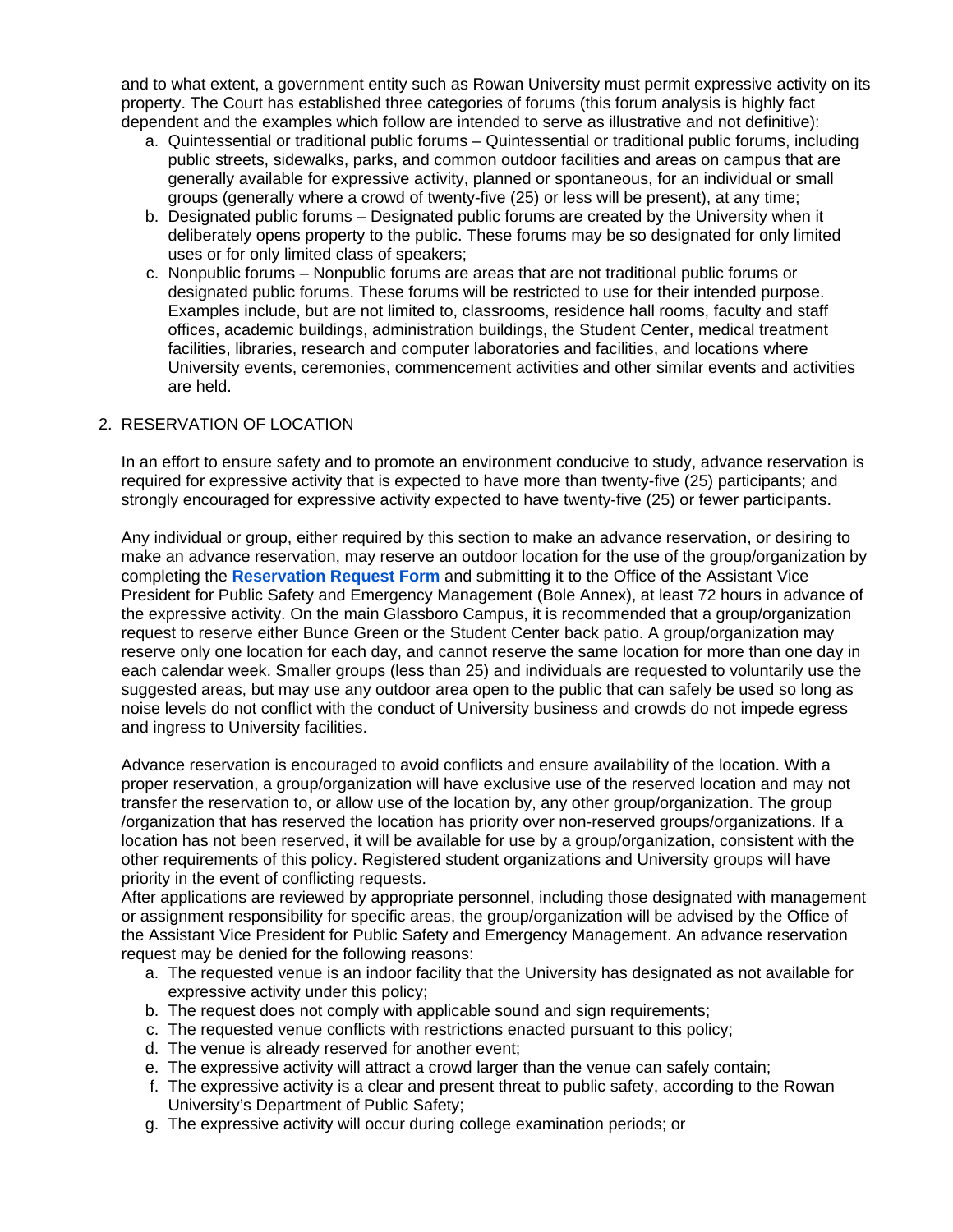h. The expressive activity is unlawful.

If the expressive activity is proposed to be held in either a quintessential/traditional or designated public forum (as listed above), then under no circumstance will the decision to grant or deny a reservation request be based on the content or viewpoint of the expressive activity unless there exists a compelling interest of the University to do so. If a reservation request is denied, the reason(s) for that decision shall be provided in writing. The denial of a reservation request can be appealed to the President of the University or his/her designee.

In addition, because locations within buildings are frequently booked well in advance, those wishing to engage in expressive activities in a particular room or building should reserve that space through the established procedures for the particular facility. Contact University Events for assistance in determining the appropriate individual or office to contact to reserve the building space.

Individuals, or student groups/organizations associated with the University wishing to use University-owned sound amplification equipment may request to rent equipment by contacting the Student University Programmers ("SUP").

The University recognizes that spontaneous expressive activity may occur. In such situations, the University expects the persons involved to act responsibly and peacefully in accordance with this policy, and reserves the right for an appropriate University official, such as the Associate Vice President for Student Affairs and Dean of Students or any Public Safety Officer or security personnel, to ask persons to relocate the expressive activity if it proves disruptive or creates a safety hazard at the particular location(s).

## 3. REQUIREMENTS OF USE

As the above principles illustrate, and subject to compliance with this policy, the University recognizes the right of all individuals on University property or at any place in use for an authorized University purpose to engage in peaceful and orderly expressive activity, which does not disrupt functions of the University or interfere with the rights or safety of others.

The University will not allow conduct that materially or substantially disrupts or interferes with the University's proper operation or the rights of others. Persons engaging in disruptive conduct shall be subject to disciplinary action, including, but not limited to, removal from the premises and/or charges of violations of the law, and in the case of students, expulsion and/or separation. Such conduct is strictly prohibited on University property or at any place in use for an authorized University purpose.

Participants in the expressive activity are expected to clean up after themselves, and asked to assist in cleaning up any litter that might result from leafleting or other activity.

Listed below are examples of activities that will be considered disruptive and will result in discipline and /or removal, arrest, and/or prosecution.

- a. Interference with scheduled University ceremonies, events and/or activities held on University property or at any place in use for an authorized University purpose is prohibited. During a University ceremony, event and/or activity, assembling and/or demonstrating noiselessly, such as by wearing clothing, gesturing, standing or distributing literature, is acceptable, provided it does not impede access to the University ceremony, event and/or activity, disrupt the University ceremony, event and/or activity or interfere with the attendees' ability to see or hear the University ceremony, event and/or activity
- b. Any use of signs, prolonged standing, or other activity likely to block the view of any of the attendees is prohibited, unless it is confined to the last row of the crowd, if the University ceremony, event and/or activity is held outdoors, or to the back of the room, if the University ceremony, event and/or activity is held indoors.
- c. Chanting or making other sustained or repeated noise or displaying or utilizing objects such as kites, balloons, banners or similar objects in a manner which interferes with the communication of